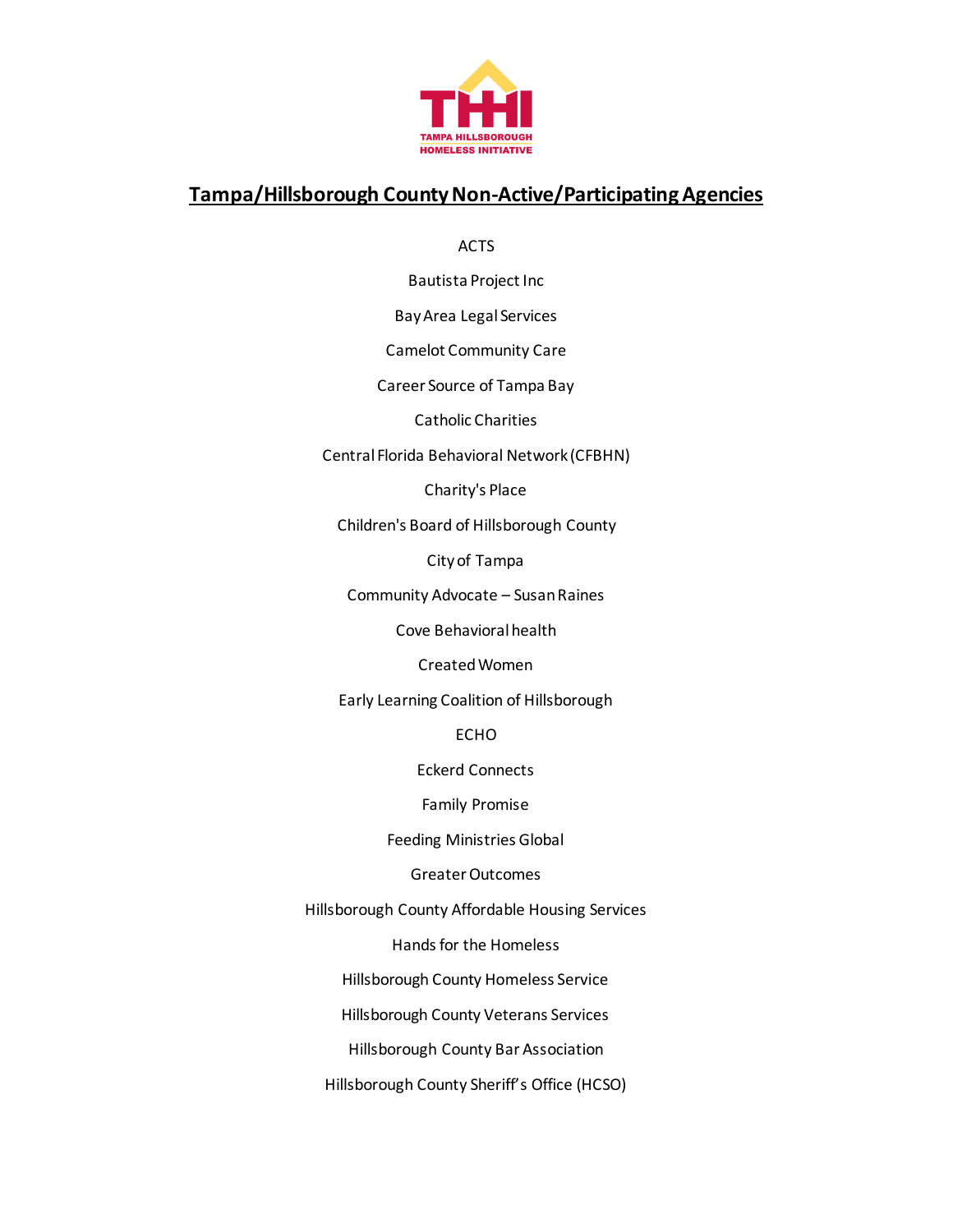

## **Tampa/Hillsborough County Non-Active/Participating Agencies**

Healthy Start Coalition of Hillsborough County Hillsborough County Health Care Services Hillsborough County Health Care Services SOAR program. Hillsborough County Homeless and Community Services Hillsborough County Public Schools Housing First Steps Forward Institute for Economic Evolution Just Initiative Kingdom Embassy Love Divine Group Home Mary & Martha House Metro Inclusive Health Metropolitan Ministries More Too Life New Beginnings NDC Asset Management Tampa InternationalAirport Police Department Peace Outreach Resource Center Pittman Design Group/Noir Development Plant City Police Department Positive Spin, Inc. Precision Health Solutions REACHUP INC. Rebuilding Together Tampa Bay Salvation Army Senior Connection Center